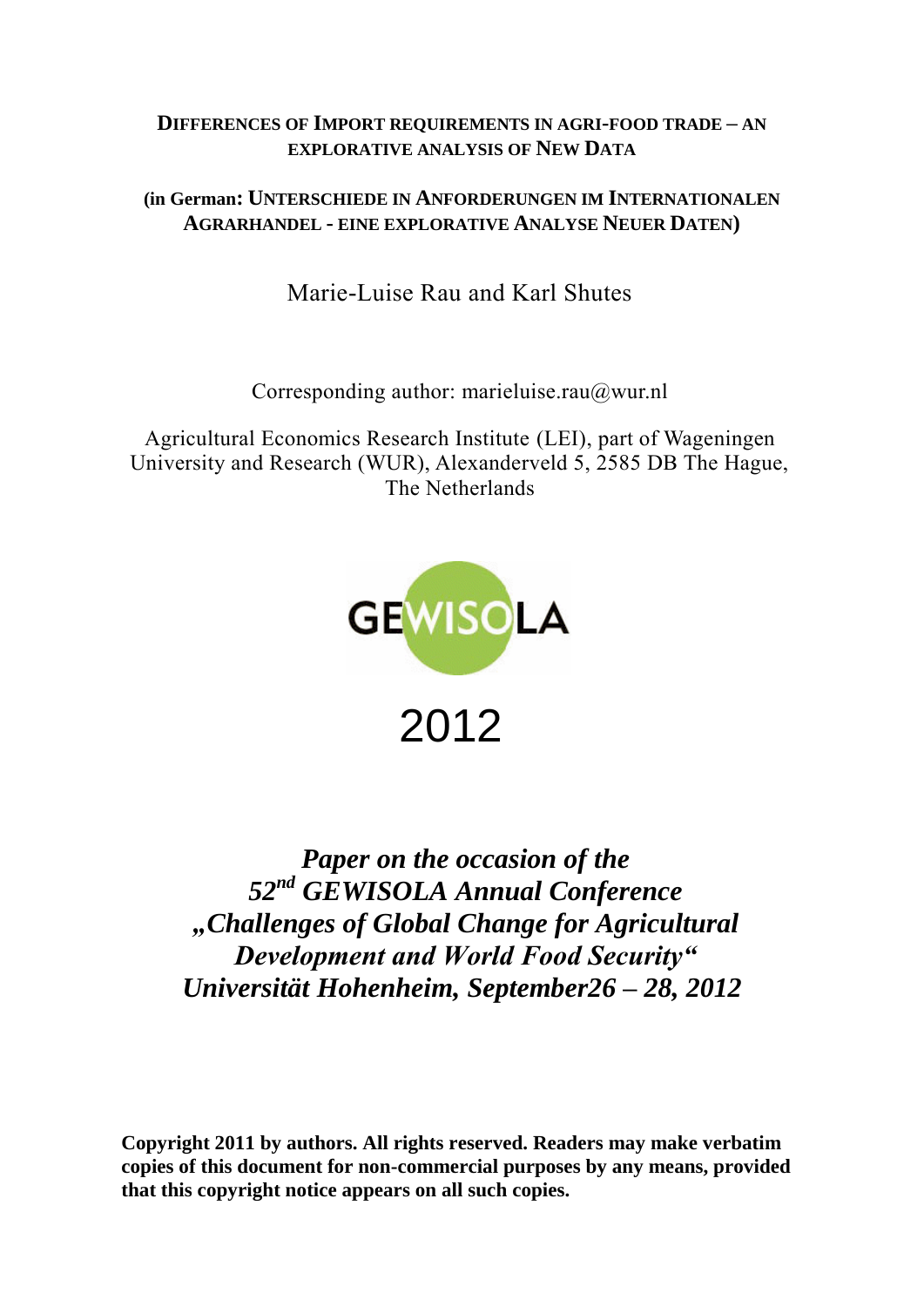## **Abstract**

This paper presents an analysis of requirements in international agri-food trade by applying new data collected in the EU project "NTM impact". For the analysis, an index of regulatory heterogeneity in trade is developed so as to combine binary, ordered and quantitative information contents of different types of requirements. The results of the index analysis shed light on which requirements differ between pairs of trade partner countries and show which products are regulated more than others. In a second step, the results will be set into the context of trade indicators such as trade flows for example. The analysis of differences of requirements between countries can provide useful insights for policy-makers when deciding on convergence, harmonisation or equivalence of requirements or when solving market access issues due to regulatory heterogeneity.

### **Keywords**

International agri-food trade, import requirements, non-tariff measures, regulatory heterogeneity, index analysis

#### **Zusammenfassung**

Der Beitrag beinhaltet die Analyse von Anfoderung an Importprodukte im internationalen Agrarhandel, wobei neue im EU Forschungsprojekt "NTM impact" erhobene Daten zur Anwendung kommen. Für die Analyse wurde ein Heterogenitätsindex, in dem binäre, geordnete sowie numerische Daten kombiniert werden können, entwickelt und mittels der neuen Daten errechnet. Die Ergebnisse zeigen auf, welche Anforderungen von Ländern sich unterscheiden und welche Produkte mehr oder weniger betroffen sind. In einem zweiten Schritt sollen die Ergebnisse in Bezug auf Handelsindikatoren, wie zum Beispiel Handelströme, untersucht werden. Solche Informationen können einen nützlichen Beitrag in der Poltikberatung leisten und sind besonders relevant für Verhandlungen von Handelsvereinbarungen über die Harmonisierung und/oder das gegenseitige Anerkennen von unterschiedlichen Anforderungen, um mögliche Handelshemmnisse durch heterogene Regulierungen aufzuheben und den Marktzugang in Partnerländern zu verbessern bzw. den heimischen Markt für ausländische Produkte zu öffnen.

#### **Schlüsselbegriffe**

Internationaler Agrarhandel, Anforderungen an Importprodukte, nicht-tariffäre Massnahmen, heterogene Regulierungen, Index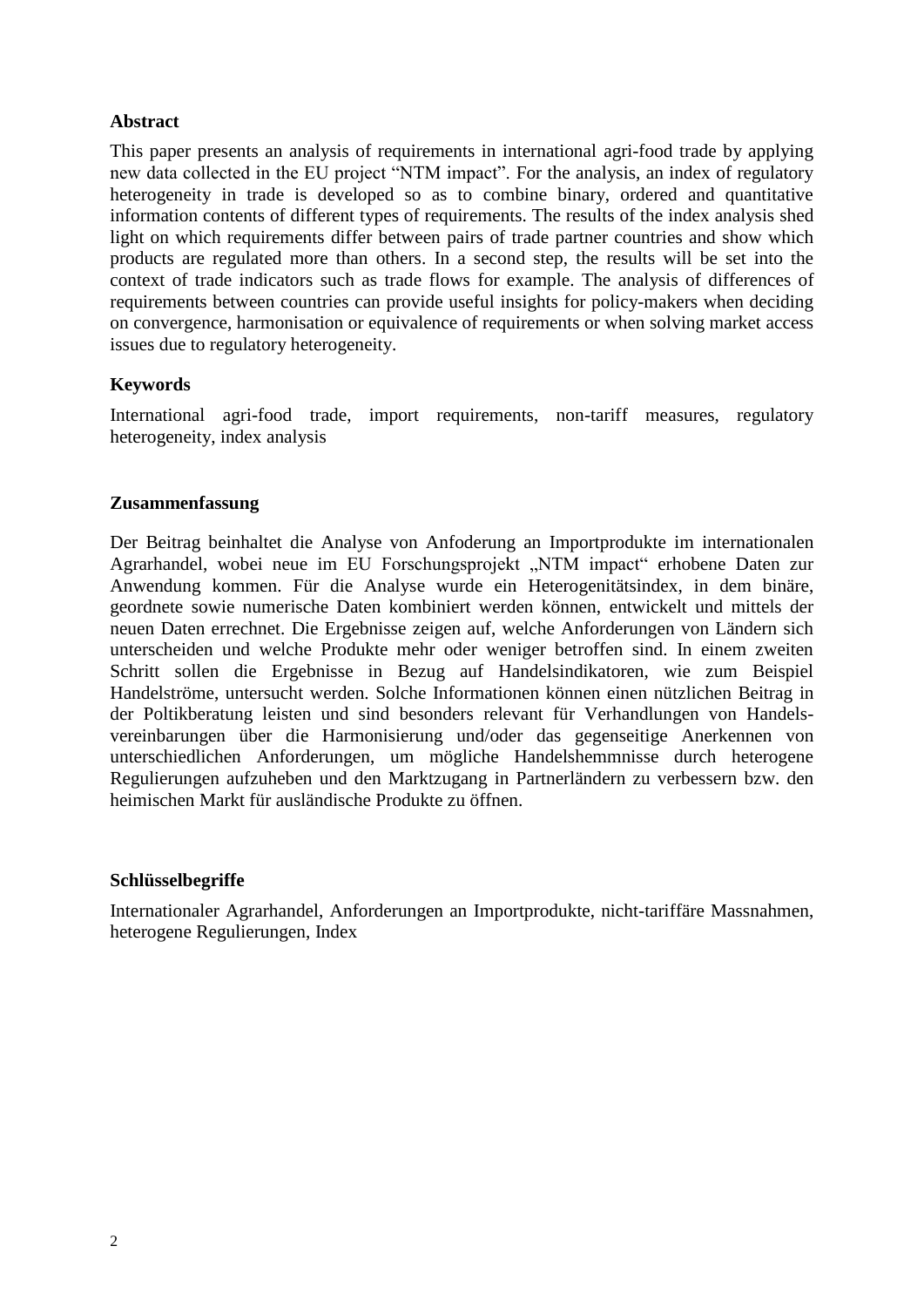## **1 Introduction**

This paper present an analysis of requirements in international agri-food trade by applying new data collected within the EU project "NTM impact"<sup>1</sup>. The requirements that importing countries impose on foreign products constitute an important category of non-tariff measures (NTMs). With a growing number of issues about food safety but also incidences of plant and animal health problems (for example pests and invasive species), import requirements for agri-food products are of great importance in international trade. They have been widely discussed (see for example WTO, 2012), and research has brought forward a large body of case studies on specific requirements and issues. It is generally argued that import requirements lead to costs for exporters and can therefore restrict trade between countries, while there are of course clear benefits in terms of ensuring food safety and protecting plant and animal health. 2 In this paper, we do not deal with the costs and benefits of NTMs and also do not conduct an impact assessment of specific requirements.

The goal of the analysis in this paper is to identify differences in regulations that could be further analysed in detailed case studies and quantification efforts. Information about difference in import requirements provides clues about regulatory difference between trade partner countries, thereby indicating possible incidences where NTMs could cause market access issues and hamper trade. Such clues seem to be useful in (bilateral or multi-lateral) trade negotiations, in which countries increasingly try to address NTM issues and include sanitary and phytosanitary (SPS) requirements. Most importantly, information about regulatory differences could be used to bring forward agreements on common requirements and/or equivalence, with the latter referring to the situation where requirements of trade partner countries are not that far apart and result in the same outcome as desired. To policy makers, the analysis of differences of requirements could deliver advice for focusing on certain requirements, prioritising and solving market access issues due to the regulatory heterogeneity.

This paper first introduces the concept of regulatory heterogeneity from the perspective of international trade. Note that, only governmental requirements as opposed to the requirements by the private sector are considered.<sup>3</sup> This is followed by the presentation of an index of regulatory heterogeneity in trade. The index is applied by using the information provided in the new database of the EU project "NTM impact", henceforth referred to as the "NTM impact" database.

## **2 Regulatory heterogeneity in the trade context**

At the international level, the relation between requirements for domestic and foreign products is organized by the WTO trade rules in the Agreement on Sanitary and Phytosanitary Measures (SPS) and the Agreement on Technical Barriers to Trade (TBT). The SPS Agreement and the TBT Agreement apply to product standards, but production and process requirements also fall under the agreements if production methods can be used to distinguish

 $\overline{a}$ <sup>1</sup> "NTM impact" Project, FP7 project, No. 227202, Assessment of the impacts of non-tariff measures - NTM on the competitiveness of the EU and selected trade partners, project webpage: [www.ntm-impact.eu.](http://www.ntm-impact.eu/)

<sup>&</sup>lt;sup>2</sup> BEGHIN et al. (2012), for example, develop a cost-benefit analysis framework for NTM research; for more practical applications of case studies see VAN TONGEREN et al. (2010).

<sup>3</sup> Governmental requirements are referred to in national food law (and/or international rules) and can thus become legally mandatory. Due to their formulation in legal documents, they have often been regarded as mandatory while the requirements by the private sector are voluntary per definition. However, governments may also endorse voluntary standards, and private standards can become quasi-mandatory if a large share of suppliers or retailers requires compliance with them.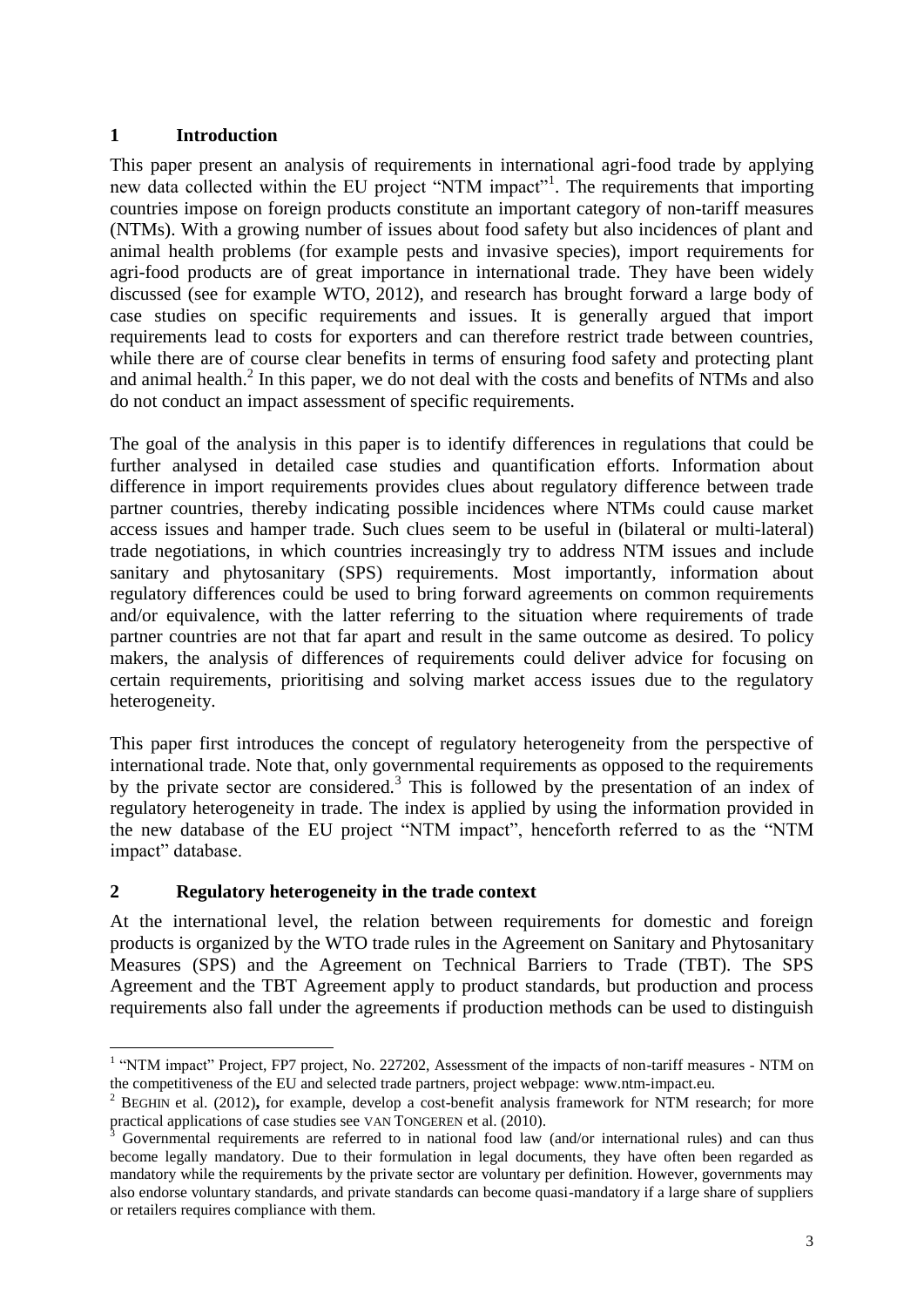final products. The SPS agreement holds for production and process requirements if it can be shown that the final product generated according to a specific method is harmful or risky for human, animal and plant health. While maintaining the sovereign right and obligation of countries to set their own standards, countries are encouraged to base their import requirements on internationally agreed standards such as the Codex Alimentarius Committee of the World Health Organization (WHO) for food safety.<sup>4</sup>

The provisions under the SPS and TBT Agreement aim to ensure that standards are not misused as disguised protectionist measures. Requirements for foreign products are not to be more stringent than those for domestic products and foreign products should be generally treated like corresponding domestic products (with the same use and tariff classification). In order to impose different (and possibly tighter) requirements on foreign products importing countries are required to provide scientific risk assessments, thereby justifying the necessity of the respective requirements. Furthermore, requirements have to be commensurate with their objectives and least trade-distorting for achieving the objective aimed at. Importing countries can either uniformly impose requirements on imports from all exporting countries or require that products from different countries satisfy different requirements in order to control for export specific risks. In the latter case, products from certain countries may need to be specifically treated and checked before importing so as to reduce the risk of introducing pests that are endemic in the particular exporting country but not in the importing country. Therefore, regulatory heterogeneity tends to be specific to pairs of trading partners.

From the exporters' point of view, the requirements for supplying the domestic market and foreign export markets matter. Firms have to satisfy the requirements of importing countries in order to sell their products on foreign markets. The concept of regulatory heterogeneity looks at the differences of requirements, whereby the emphasis is on the relative differences. Regulatory heterogeneity between exporting and importing countries means trade costs. At the firm level, meeting stricter import requirements obviously leads to compliance costs, and those firms that wish to sell their products on different foreign markets tend to face even higher costs because they have to comply with several standards according to the export destination. It can be argued that complying with the most demanding requirement opens the markets of countries that demand more lenient requirements. However, lenient foreign requirements could also involve costs if changes in products and/or the production process were necessary to comply and if compliance needs to be proved by costly conformity assessment. That is, the mere fact that requirements differ between countries causes costs for exporters, and this is an important main idea behind the concept of regulatory heterogeneity. Ideally, the requirements for selling on the domestic market and those for selling on the foreign market should be compared, but a comparison of import requirements is also possible, considering that import requirements reflect the domestic requirements according to WTO rules.

 $\overline{a}$ 

<sup>&</sup>lt;sup>4</sup> The Codex Alimentarius refers to food standards, guidelines and codes of practice recommended under the Joint FAO/WHO Food Standards Programme. The International Pant Protection Convention (IPPC) and the World Organization for Animal Health (OIE) respectively promote international standards and guidelines to prevent the introduction and spread of plant and animal pests.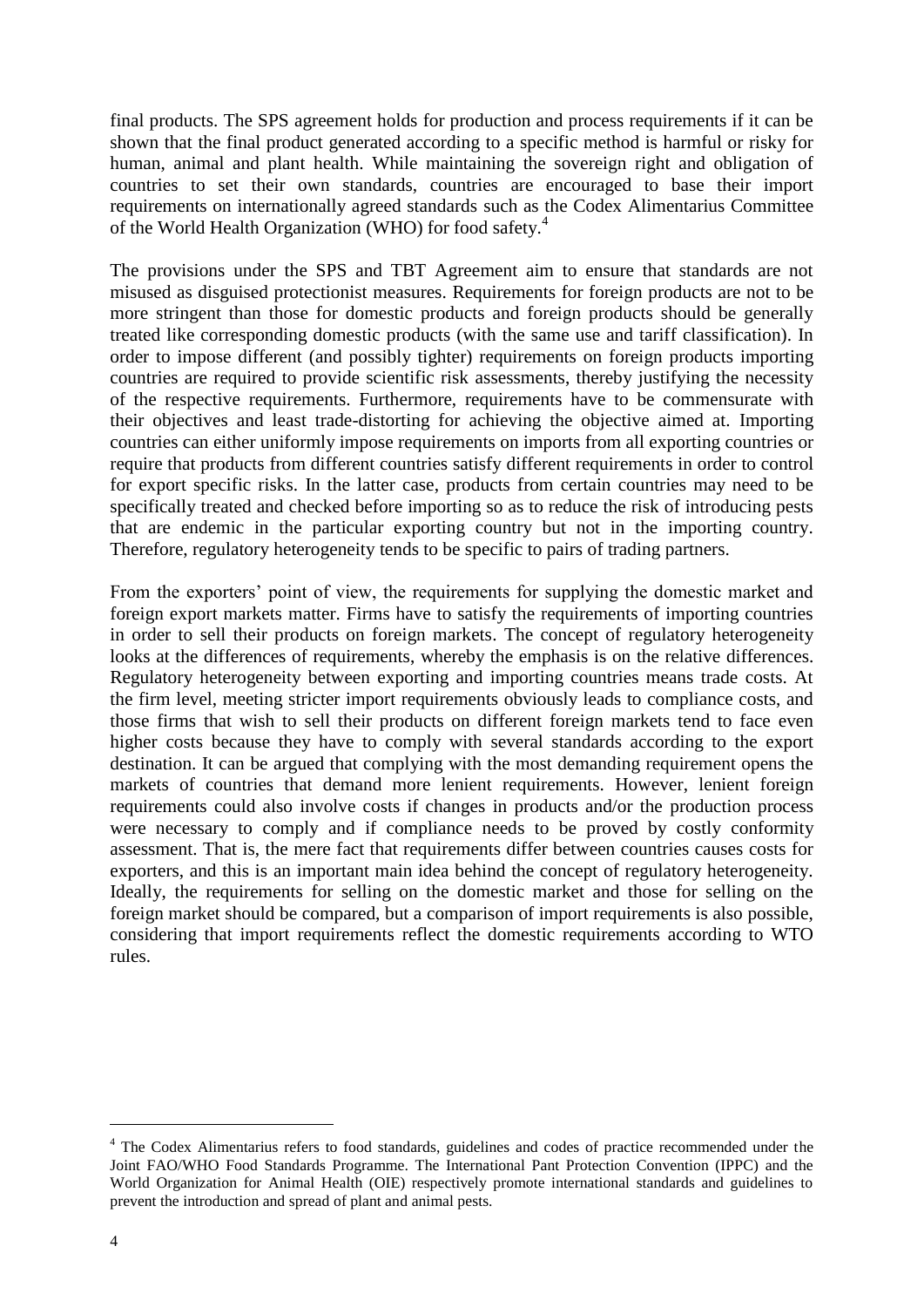## **3 Analyzing regulatory heterogeneity**

## **3.1 Index of regulatory heterogeneity in trade**

This section briefly introduces an index of regulatory heterogeneity in trade, henceforth referred to as the HIT index. RAU et al. (2010) derive the HIT index in detail and also elaborate on its properties, practical application and interpretation. The idea behind the HIT index is to compare different requirements, which are relevant in agri-food trade and which range from product and process standards to firm-level conformity assessment measures and country requirements. The HIT index is especially constructed so as to combine binary, ordered and quantitative information, which has been extracted from documents about the respective requirements in the data collection effort of the "NTM impact" project. Table 1 presents examples of the different types of information contents.

**Table 1: Different information types for NTMs covered in the HIT.**

|                 | <b>Binary</b>                                                  | Ordered                                                                                                                                                                 | Quantitative                                                                |
|-----------------|----------------------------------------------------------------|-------------------------------------------------------------------------------------------------------------------------------------------------------------------------|-----------------------------------------------------------------------------|
| Type of measure | Rule based<br>calculation                                      | Rank based qualitative or<br>quantitative information                                                                                                                   | Numerical elements                                                          |
| Example         | EU regulates $(1)$ and<br>Australia does not<br>regulate $(0)$ | EU imposes the tightest labelling<br>requirements (5). The labelling<br>requirement set by the US is<br>average (3) and Mexico has the<br>most lenient requirement (1). | Maximum residue levels<br>of a specific substance for<br>a specific product |

Source: RAU et al. (2010) amended.

Based on the index of (dis)similarity developed by (GOWER, 1971), we define the HIT index as follows:

$$
HIT_{jk} = \frac{\sum_{i=1}^{n} w_{ijk} D S_{ijk}^{HIT}}{\sum_{i=1}^{n} w_{ijk}}
$$
(1)

where *j* and *k* respectively denote the importing and exporting country, and *i* refers to the characteristics or rather requirements looked at. Some characteristics or requirements can be more important than others, and this is captured by the weight  $w_{iik}$ .  $DS_{ijk}^{HIT}$  refers to a dissimilarity measure, which is defined by the following equation:

$$
DS_{ijk}^{HIT} = \frac{|x_{ij} - x_{ik}|}{\max(x_i) - \min(x_i)}
$$
 (2)

where *x* refers to the binary, ordered or quantitative information of the characteristic or requirement, which the exporting and importing country respectively impose.

The HIT index is specific to pairs of trading partner countries, and thus defined and calculated on a bilateral basis by comparing standards and regulations set by an importing and an exporting country. As a consequence, the index depends on the benchmark for comparison, which is always the exporting country, and the values between trading pairs are not necessarily symmetric. The HIT index assumes values between 0 and 1. For  $HIT_{ik} = 0$ , there is no regulatory difference between the importing and exporting country. For  $HIT_{ik} = 1$ , requirements are very different. The value of the HIT index is increasing with differences in regulations. It is important to keep in mind that the HIT index provides information about (dis)similarity of regulations across countries and does not measure the costs that exporters could incur when selling their products on foreign markets. The link between difference in regulations in trade and compliance and/or trade costs is not analysed. Applying the HIT index in a gravity estimation however generates estimates about the trade effect, see for example WINCHESTER et al. (2011).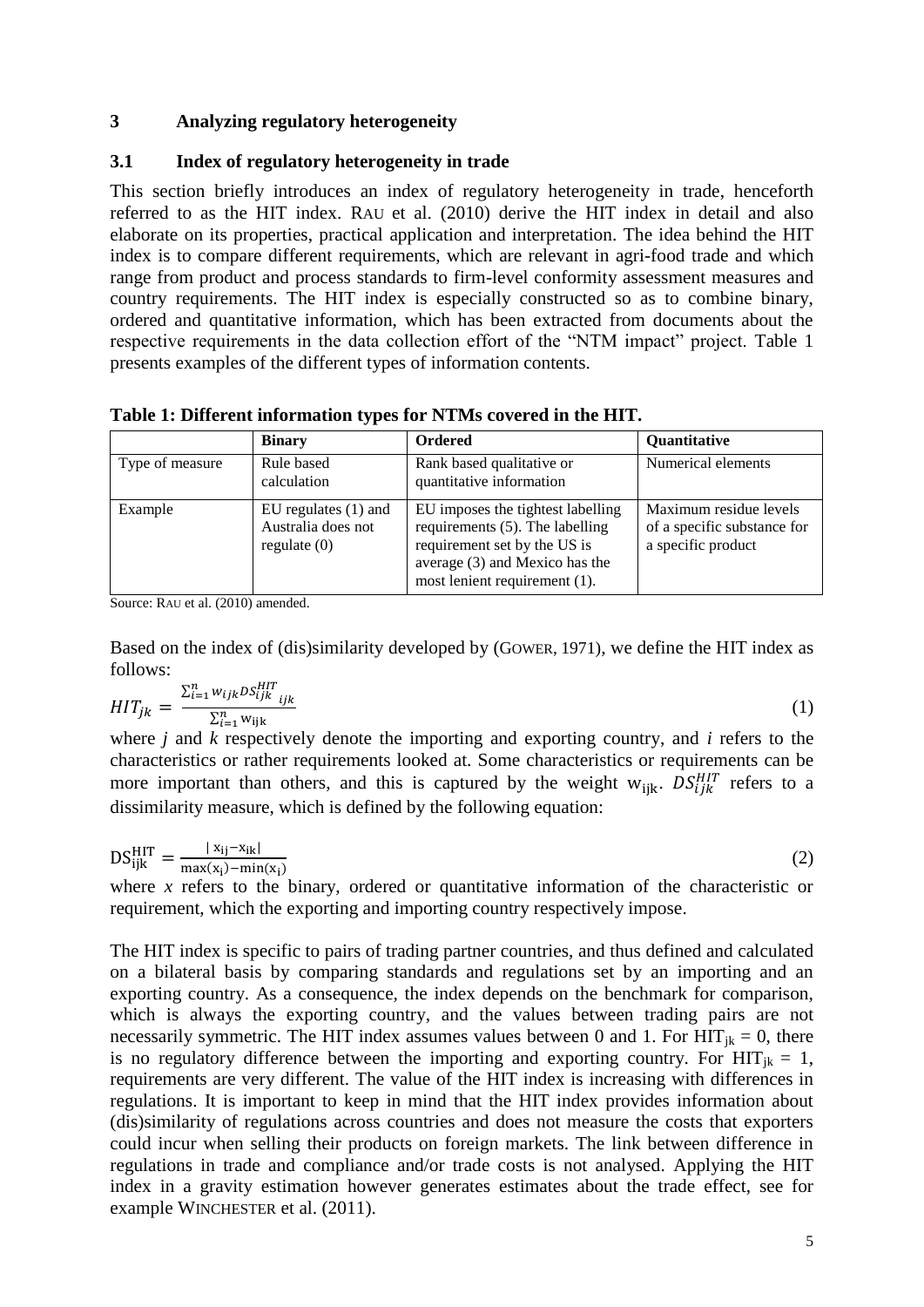### **3.2 The new NTM database**

The "NTM impact" database provides comparable data information about import requirements across countries for a set of products selected. The data was collected in a concerted effort of international partners within the EU project "NTM impact". The database is described in detail by SHUTES and MRAZ (2011). The data was collected in 2009-2010, and the database is thus a snapshot of requirements for that period. The contribution of the project partners in the data collection is much appreciated.<sup>5</sup>

The "NTM impact" database contains the respective information about countries, products and measures. The countries are as follows: Argentina, Australia, Brazil, Canada, China, the EU member states (in most cases treated as a single entity), India, Japan, New Zealand, Russia<sup>6</sup> and the US. The import requirements covered in the database include product, process and presentation requirements, conformity assessment and country-level requirements concerning food safety, animal health and plant health. Table 2 provides an overview of the requirements included and also gives examples.

The information about requirements is available for twelve products that refer to commodities according to the classification of the harmonised system (HS) of trade data. The products (HS 4-digit codes) are as follows: beef (0201), pig meat (0203), cheese (0604), potatoes (0701), tomatoes (0702), fresh vegetables (0709), other vegetables (0710), apples and pears (0808), barley (1003), maize (1005) as well as rape and colza seed (1205). These products have been selected as being most relevant in international trade between the EU and main trade partners and potentially subject NTM issues according to certain trade data indicators.

**Table 2: Categories and measures of import requirements covered in the new NTM database of the project "NTM impact".**

| <b>Categories</b>                       | <b>Measures</b>                                            |  |  |
|-----------------------------------------|------------------------------------------------------------|--|--|
| Product requirements/food safety limits | Maximum<br>residue<br>limits<br>$(MRLs)$ for<br>additives. |  |  |
|                                         | contaminants, microbial criteria and veterinary drugs      |  |  |
| Process requirements                    | Hygiene, quarantine, treatments and traceability           |  |  |
| Presentation requirements               | Labelling                                                  |  |  |
|                                         | Publicity/marketing                                        |  |  |
| Conformity assessment requirements      | Approved third countries                                   |  |  |
|                                         | Approved businesses (pre-listing)                          |  |  |
|                                         | Certification                                              |  |  |
|                                         | Border inspection                                          |  |  |
|                                         | Laboratories, sampling and analysis                        |  |  |
| Country-level requirements              | Pre-export checks on equivalence                           |  |  |
|                                         | Equivalence agreement on control system                    |  |  |
|                                         | Monitoring hazards                                         |  |  |
|                                         | Animal health and plant health control                     |  |  |

Source: based on RAU et al. (2010).

 $\overline{a}$ 

<sup>&</sup>lt;sup>5</sup> Project partners in alphabetical order of country: Instituto Nacional de Tecnologia Agropecuaria (INTA) (Argentina), University of Sydney (UNSYD) (Australia), University of Sao Paulo (USP) (Brazil), Laval University (ULaval) (Canada), Institute of Geographical Sciences and Natural Resources Research, Chinese Academy of Sciences (CCAP) (China), Rheinische Friedrich-Wilhelms-Universitaet Bonn (Germany), Research and Information System for Developing Countries (RIS) (India), Otsuki and Kimura (Japan), Landbouw-Economisch Instituut (LEI) (The Netherlands), University of Otago (Otago) (New Zealand), Institute for Agricultural Market Studies (IKAR) (Russia), Slovak Agricultural University (SAU) (Slovakia), Virginia Polytechnic Institute and State University (VT), (United States).

<sup>&</sup>lt;sup>6</sup> Regulatory reforms of requirements for agri-food products have been taking place in Russia. During the data collection period, the Russian requirements were in flux. This not all requirements were known, but those for which information was available were reported and considered in the analysis.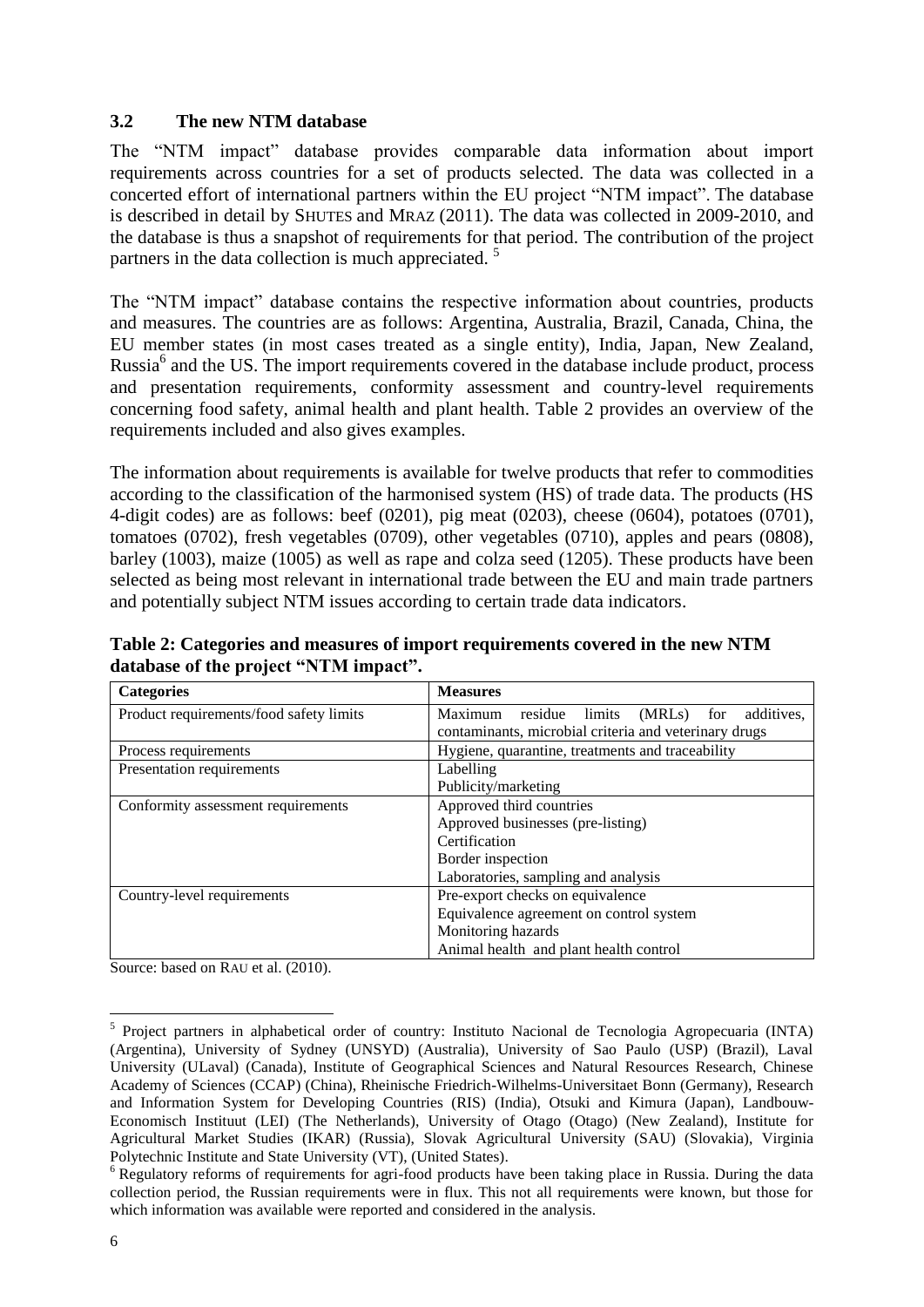## **3.3 Application of the NTM database to calculate heterogeneity indices**

The HIT index is calculated for types of requirements that comprise specific measures or regulatory elements. For aggregating, each measure is assigned an equal weight. Unequal weights are not considered as assigning different weights requires expert knowledge about specific characteristic of the substances and production methods (compare equation 1). In the case of qualitative information about requirements, values are assigned in order to obtain binary or ordered type of information; see table 1 above for examples. In the index calculation, bans of products or substances are considered to be most stringent regulation. On the other hand, the absence of a requirement specified elsewhere is considered to be the least stringent regulation. In the case of no information available, which differs from the situation of no regulation, the respective requirement is not included in index calculations.

Table 3 lists the indices calculated by using the "NTM impact" database. The sets of measures included in the respective indices are presented in column 3. Note that some indices, especially those containing provisions in text format and other information, may not be mutually exclusive, as in some cases measures appear in the different indices. Column 4 gives the number of data points that refer to the observations, the items regulated or the information contents provided. Information was collected for each country and product included in the database. The database covers a large number of data points for the different measures, 12 agri-food products and 11 countries (with the EU as one entity).

| <b>Name</b>                                              | <b>Overview of measures included</b>                                                                               | <b>Scope</b>               |
|----------------------------------------------------------|--------------------------------------------------------------------------------------------------------------------|----------------------------|
| Heterogeneity index for additives<br>(MRLs)              | Number of additives: colours, preservatives,<br>antioxidants, sweeteners, emulsifiers, stabilisers<br>(count data) | 326 additives              |
| for<br>Heterogeneity<br>index<br>contaminants (MRLs)     | Combination<br>of<br>numerical<br>and<br>counts<br>information                                                     | 24 contaminants            |
| Heterogeneity index for pesticide<br>(MRLs)              | Numerical residue limits                                                                                           | 610 MRLs                   |
| Heterogeneity<br>index<br>for<br>veterinary drugs (MRLs) | Numerical residue limits                                                                                           | 130<br>veterinary<br>drugs |
| Traceability requirements index                          | Tracking and tracing, documentation, record-<br>keeping                                                            | 1674 data points           |
| Product requirements index                               | Product approval, packaging, vaccination                                                                           | 1770 data points           |
| Process requirements index                               | Hygiene, quarantine, treatments to prevent and<br>combat diseases and pests                                        | 919 data points            |
| Monitoring requirements index                            | Monitoring<br>hazards,<br>Laboratories,<br>bans,<br>sampling and analysis                                          | 397 data points            |
| Labelling requirements index                             | Country of origin, information provided,<br>specific claims, info about daily allowance                            | 279 data points            |
| Conformity assessment index                              | Pre-export checks, equivalence agreement,<br>animal and plant health control, border controls                      | 1779 data points           |
| Certification requirements index                         | Testing, inspection,<br>auditing,<br>certificates,<br>establishment approval (pre-listing)                         | 1105 data points           |
| Plant requirements index                                 | Phyto-sanitary export certificates, pest-free<br>status, invasive species                                          | 1077 data points           |
| Veterinary requirements index                            | export certificates,<br>Veterinary<br>disease-free<br>status                                                       | 278 data points            |

**Table 3: Indices of regulatory heterogeneity (HIT)**

Source: SHUTES et al. (2011) amended.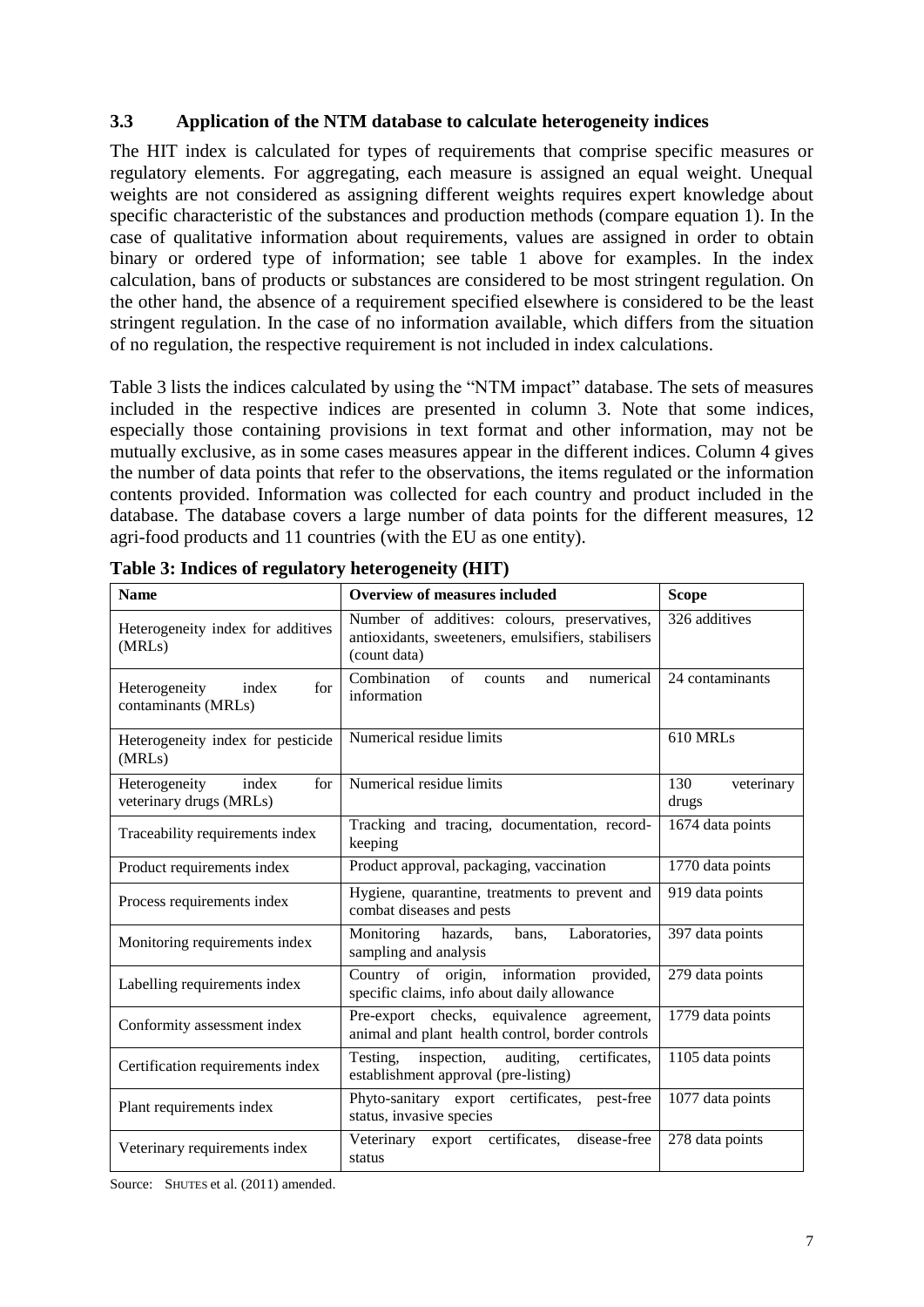## **4. Illustrative results of the index analysis**

In this section, the results of a preliminary analysis are provided. The HIT index is separately calculated for animal and plant products. The index values are average values for each importing country denoted on the x-axes of the figures below.

## *HIT values for maximum residue limits (MRLs)*

Figure 1 shows the average value of the HIT index for maximum residue limits (MRLs) for additives, pesticides, veterinary drugs and contaminants from the perspective of the importing country. In the index calculation, we included only those MRLs for which the requirement of the importuning country was stricter than the requirement of the exporting country. Thus, the focus is on a subset of MRLs that actually matter for exporting: Setting strict MRLs, exporting countries automatically fulfill the lenient MRLs set by the importing country.

A high average value of the HIT index indicates a large difference between regulations for the respective importing country (presented on the x-axis) and regulations in other countries. As illustrated, there are more differences in pesticide and contaminant MRLs for animal products than for plant products; except for pesticide MRLs by Australia and contaminant MRLs by China and Russia. Looking at plant products, for example, the index values of pesticide MRLs are relatively high for Argentina, Australia and the US. For veterinary MRLs, Brazil, Japan, Russia and Australia score high index values. Overall, the index value for Argentina for both plant and animal products are considerably higher than in other countries. The index value of contaminant MRLs for animal products by the EU is also rather high, pointing towards a large difference in comparison to the requirements demanded by other countries.

**Figure 1: Indexes of regulatory heterogeneity (HIT) for maximum residue levels, average residue level by country.**



Note: The index for contaminants for the US (plant & animal products), for Canada (plant & animal products) and Japan (animal products) could not be calculated due to missing information. Veterinary MRLs only apply to animal products, but pesticide MRLs are relevant for both plant and animal products. For example, pesticide MRLs are specified for some animal products due to residues coming from fodder.

Source: calculation using NTM-Impact database.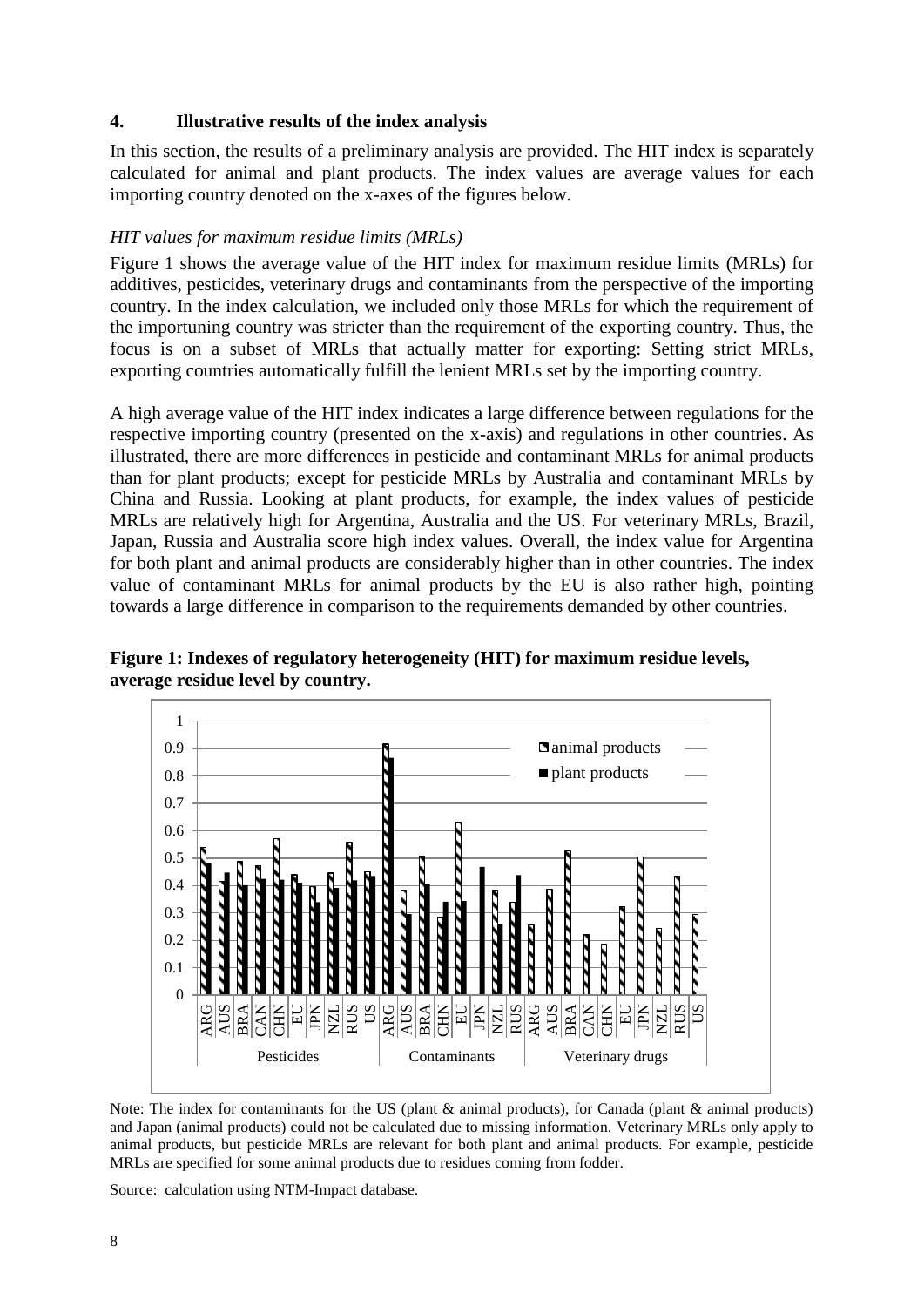## *HIT values for other non-numerical requirements*

Figures 2 and 3 presents the average values of the HIT index for requirements other than MRLs (compare table 3). Again, we look at animal and plant products separately and present the average from the perspective of the importing country. Most index values range between 0.2 and 0.4. The largest index values are observed for Russia for plant products, indicating that there are relatively large differences between Russian regulations and regulations in other countries (see figure 3). Overall, the difference between MRL requirements seems to be greater than the difference in non-numerical requirements, but note that this is also due to a certain overlap of measures included in the respective indices of non/numerical requirements.





Note: India is not included due to missing information for requirements, except MRLs.

Source: calculation using NTM-Impact database.

**Figure 3: Indices of regulatory heterogeneity (HIT) for different types of requirements for plant products, average vale per importing country (presented on the x-axis).**



Note: India is not included due to missing information for requirements, except MRLs.

Source: calculation using NTM-Impact database.